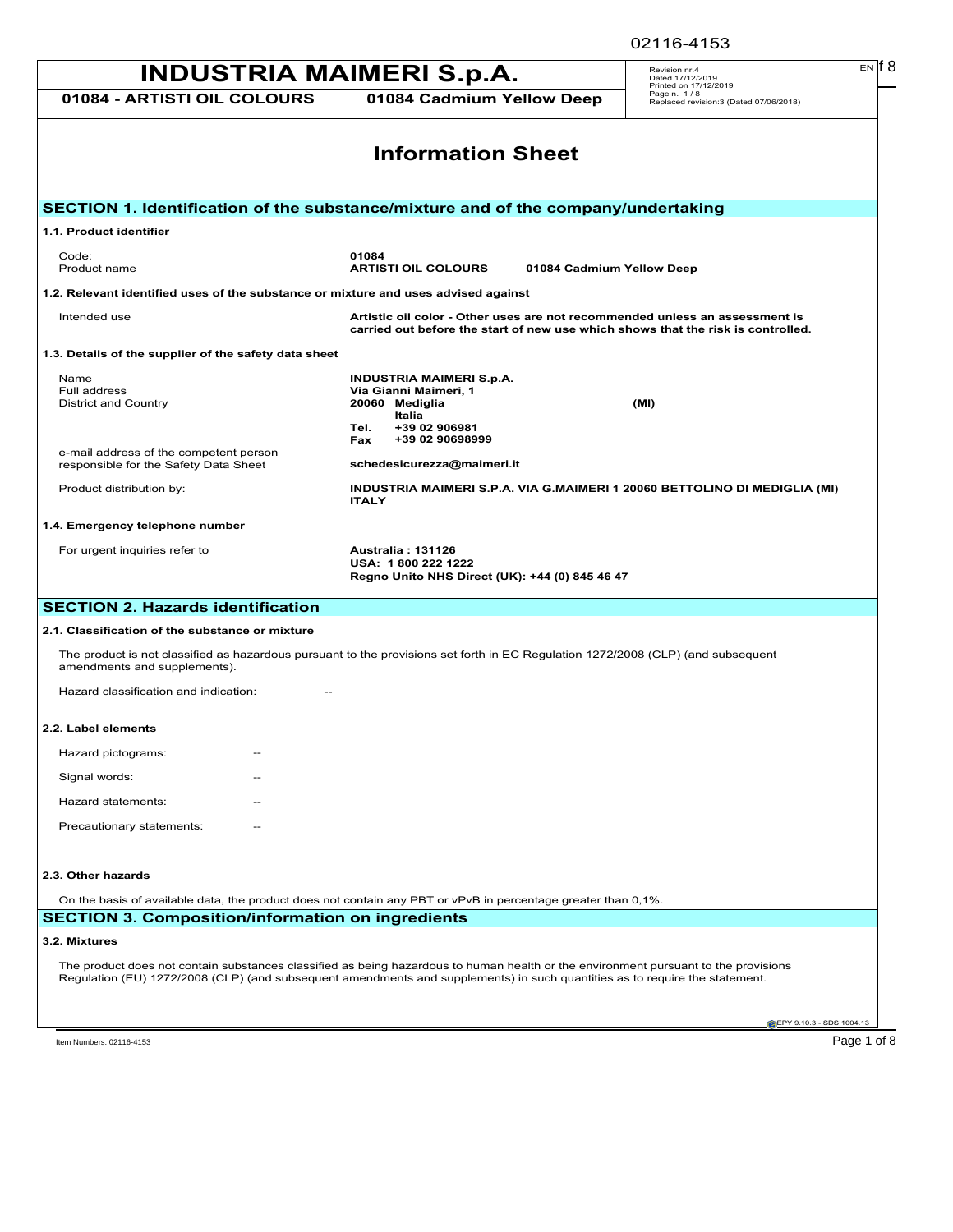# **INDUSTRIA MAIMERI S.p.A.** Revision m:4 EN **F** Revision metrics of B EN **F** B

**01084 - ARTISTI OIL COLOURS 01084 Cadmium Yellow Deep**

#### **SECTION 4. First aid measures**

#### **4.1. Description of first aid measures**

Not specifically necessary. Observance of good industrial hygiene is recommended.

#### **4.2. Most important symptoms and effects, both acute and delayed**

Specific information on symptoms and effects caused by the product are unknown.

#### **4.3. Indication of any immediate medical attention and special treatment needed**

Information not available

## **SECTION 5. Firefighting measures**

#### **5.1. Extinguishing media**

SUITABLE EXTINGUISHING EQUIPMENT The extinguishing equipment should be of the conventional kind: carbon dioxide, foam, powder and water spray. UNSUITABLE EXTINGUISHING EQUIPMENT None in particular.

#### **5.2. Special hazards arising from the substance or mixture**

HAZARDS CAUSED BY EXPOSURE IN THE EVENT OF FIRE Do not breathe combustion products.

#### **5.3. Advice for firefighters**

#### GENERAL INFORMATION

Use jets of water to cool the containers to prevent product decomposition and the development of substances potentially hazardous for health. Always wear full fire prevention gear. Collect extinguishing water to prevent it from draining into the sewer system. Dispose of contaminated water used for extinction and the remains of the fire according to applicable regulations. SPECIAL PROTECTIVE EQUIPMENT FOR FIRE-FIGHTERS

Normal fire fighting clothing i.e. fire kit (BS EN 469), gloves (BS EN 659) and boots (HO specification A29 and A30) in combination with self-contained open circuit positive pressure compressed air breathing apparatus (BS EN 137).

### **SECTION 6. Accidental release measures**

#### **6.1. Personal precautions, protective equipment and emergency procedures**

Use breathing equipment if fumes or powders are released into the air. These indications apply for both processing staff and those involved in emergency procedures.

#### **6.2. Environmental precautions**

The product must not penetrate into the sewer system or come into contact with surface water or ground water.

#### **6.3. Methods and material for containment and cleaning up**

Confine using earth or inert material. Collect as much material as possible and eliminate the rest using jets of water. Contaminated material should be disposed of in compliance with the provisions set forth in point 13.

#### **6.4. Reference to other sections**

Any information on personal protection and disposal is given in sections 8 and 13.

## **SECTION 7. Handling and storage**

#### **7.1. Precautions for safe handling**

Before handling the product, consult all the other sections of this material safety data sheet. Avoid leakage of the product into the environment. Do not eat, drink or smoke during use.

#### **7.2. Conditions for safe storage, including any incompatibilities**

**EPY 9.10.3 - SDS 1004.13** 

EN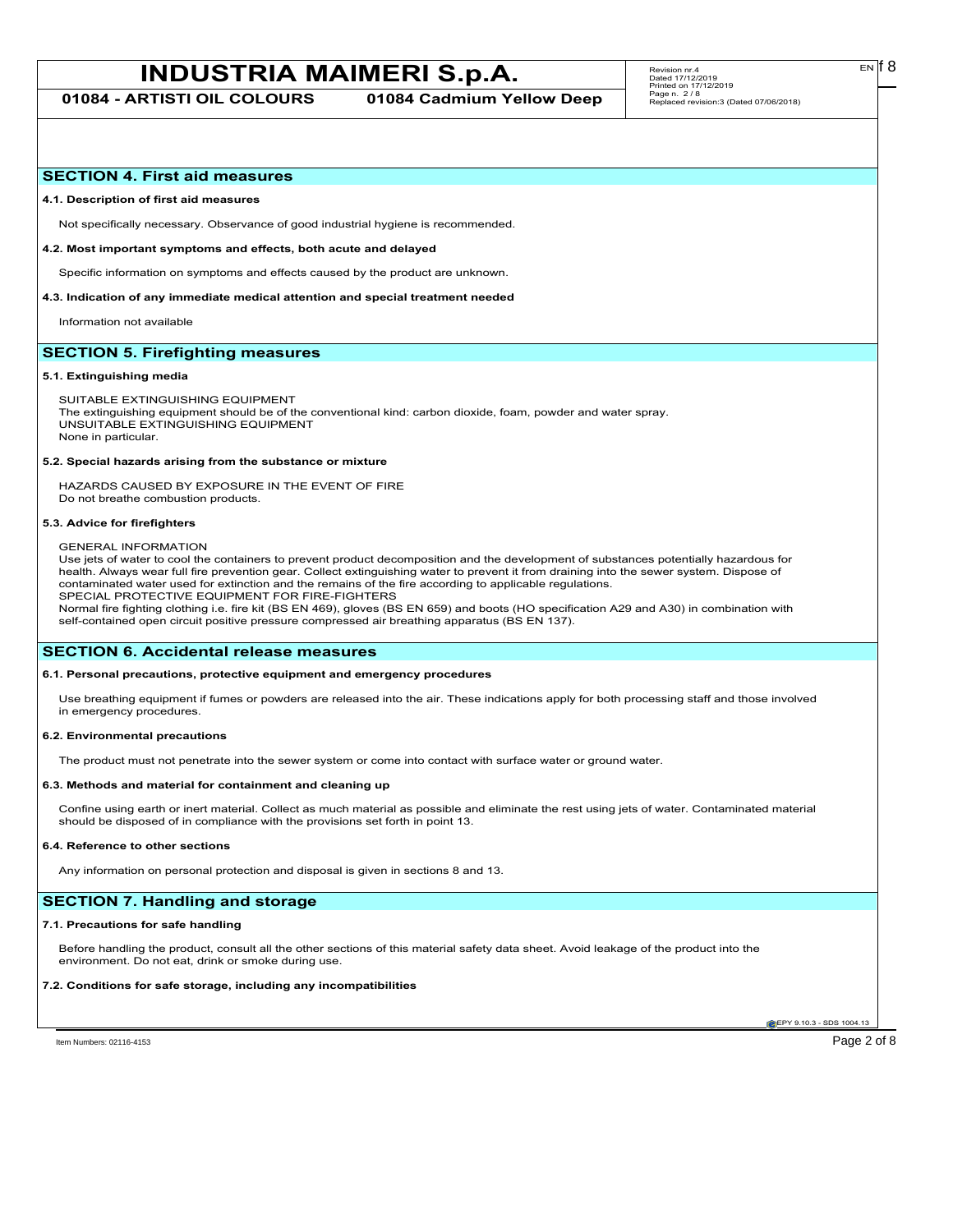# **INDUSTRIA MAIMERI S.p.A.** Revision m:4 EN **F** Revision metric or a predict of  $\mathbb{R}$  **EN F B**

**01084 - ARTISTI OIL COLOURS 01084 Cadmium Yellow Deep**

## **SECTION 7. Handling and storage** ... / >>

Keep the product in clearly labelled containers. Keep containers away from any incompatible materials, see section 10 for details.

## **7.3. Specific end use(s)**

Information not available

## **SECTION 8. Exposure controls/personal protection**

#### **8.1. Control parameters**

Information not available

### **8.2. Exposure controls**

Comply with the safety measures usually applied when handling chemical substances. HAND PROTECTION None required. SKIN PROTECTION None required. EYE PROTECTION None required. RESPIRATORY PROTECTION None required, unless indicated otherwise in the chemical risk assessment. ENVIRONMENTAL EXPOSURE CONTROLS The emissions generated by manufacturing processes, including those generated by ventilation equipment, should be checked to ensure

compliance with environmental standards.

## **SECTION 9. Physical and chemical properties**

## **9.1. Information on basic physical and chemical properties**

| <b>Properties</b>                      |        | Value                               | Information |
|----------------------------------------|--------|-------------------------------------|-------------|
| Appearance                             |        | paste                               |             |
| Colour                                 |        | DEEP YELLOW                         |             |
| Odour                                  |        | <b>LINSEED OIL</b>                  |             |
| Odour threshold                        |        | Not applicable                      |             |
| pH                                     |        | Not applicable                      |             |
| Melting point / freezing point         |        | Not applicable                      |             |
| Initial boiling point                  |        | Not available                       |             |
| Boiling range                          |        | Not applicable                      |             |
| Flash point                            | $\geq$ | °C<br>60                            |             |
| <b>Evaporation Rate</b>                |        | Not applicable                      |             |
| Flammability of solids and gases       |        | not applicable                      |             |
| Lower inflammability limit             |        | Not applicable                      |             |
| Upper inflammability limit             |        | Not applicable                      |             |
| Lower explosive limit                  |        | Not applicable                      |             |
| Upper explosive limit                  |        | Not applicable                      |             |
| Vapour pressure                        |        | Not applicable                      |             |
| Vapour density                         |        | Not applicable                      |             |
| Relative density                       |        | 1,82                                |             |
| Solubility                             |        | INSOLUBLE, DILUTE WITH WHITE SPIRIT |             |
| Partition coefficient: n-octanol/water |        | Not applicable                      |             |
| Auto-ignition temperature              |        | Not applicable                      |             |
| Decomposition temperature              |        | Not applicable                      |             |
| Viscosity                              |        | $>20,5$ mm2/sec (40 $^{\circ}$ C)   |             |
| <b>Explosive properties</b>            |        | not applicable                      |             |
| Oxidising properties                   |        | not applicable                      |             |
| 9.2. Other information                 |        |                                     |             |
| VOC (Directive 2010/75/EC):            |        | 0                                   |             |
| VOC (volatile carbon) :                |        | 0                                   |             |
|                                        |        |                                     |             |
|                                        |        |                                     |             |

 $E<sub>N</sub>$  18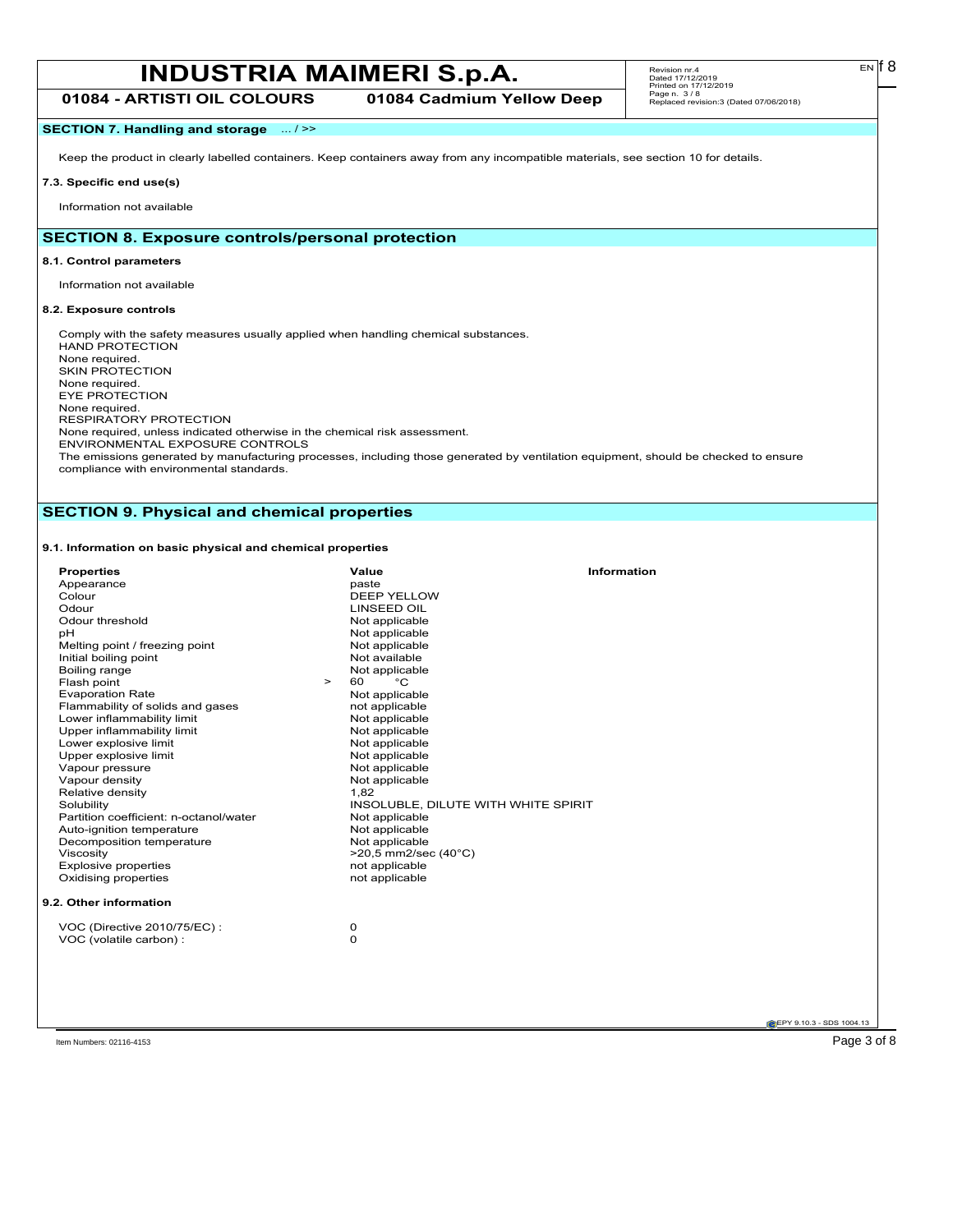# **INDUSTRIA MAIMERI S.p.A.** Revision m:4 **Data of 2** EN **18**

## **SECTION 10. Stability and reactivity**

**10.1. Reactivity**

There are no particular risks of reaction with other substances in normal conditions of use.

### **10.2. Chemical stability**

The product is stable in normal conditions of use and storage.

#### **10.3. Possibility of hazardous reactions**

No hazardous reactions are foreseeable in normal conditions of use and storage.

#### **10.4. Conditions to avoid**

None in particular. However the usual precautions used for chemical products should be respected.

#### **10.5. Incompatible materials**

Information not available

#### **10.6. Hazardous decomposition products**

Information not available

## **SECTION 11. Toxicological information**

According to currently available data, this product has not yet produced health damages. Anyway, it must be handled according to good industrial practices.

#### **11.1. Information on toxicological effects**

Metabolism, toxicokinetics, mechanism of action and other information

Information not available

Information on likely routes of exposure

Information not available

Delayed and immediate effects as well as chronic effects from short and long-term exposure

Information not available

Interactive effects

Information not available

ACUTE TOXICITY

LC50 (Inhalation) of the mixture: Not classified (no significant component)<br>
LD50 (Oral) of the mixture: Not classified (no significant component) LD50 (Oral) of the mixture: Not classified (no significant component)<br>
LD50 (Dermal) of the mixture: Not classified (no significant component) Not classified (no significant component)

#### SKIN CORROSION / IRRITATION

Does not meet the classification criteria for this hazard class

SERIOUS EYE DAMAGE / IRRITATION

Does not meet the classification criteria for this hazard class

RESPIRATORY OR SKIN SENSITISATION

Does not meet the classification criteria for this hazard class

EPY 9.10.3 - SDS 1004.13

Item Numbers: 02116-4153 Page 4 of 8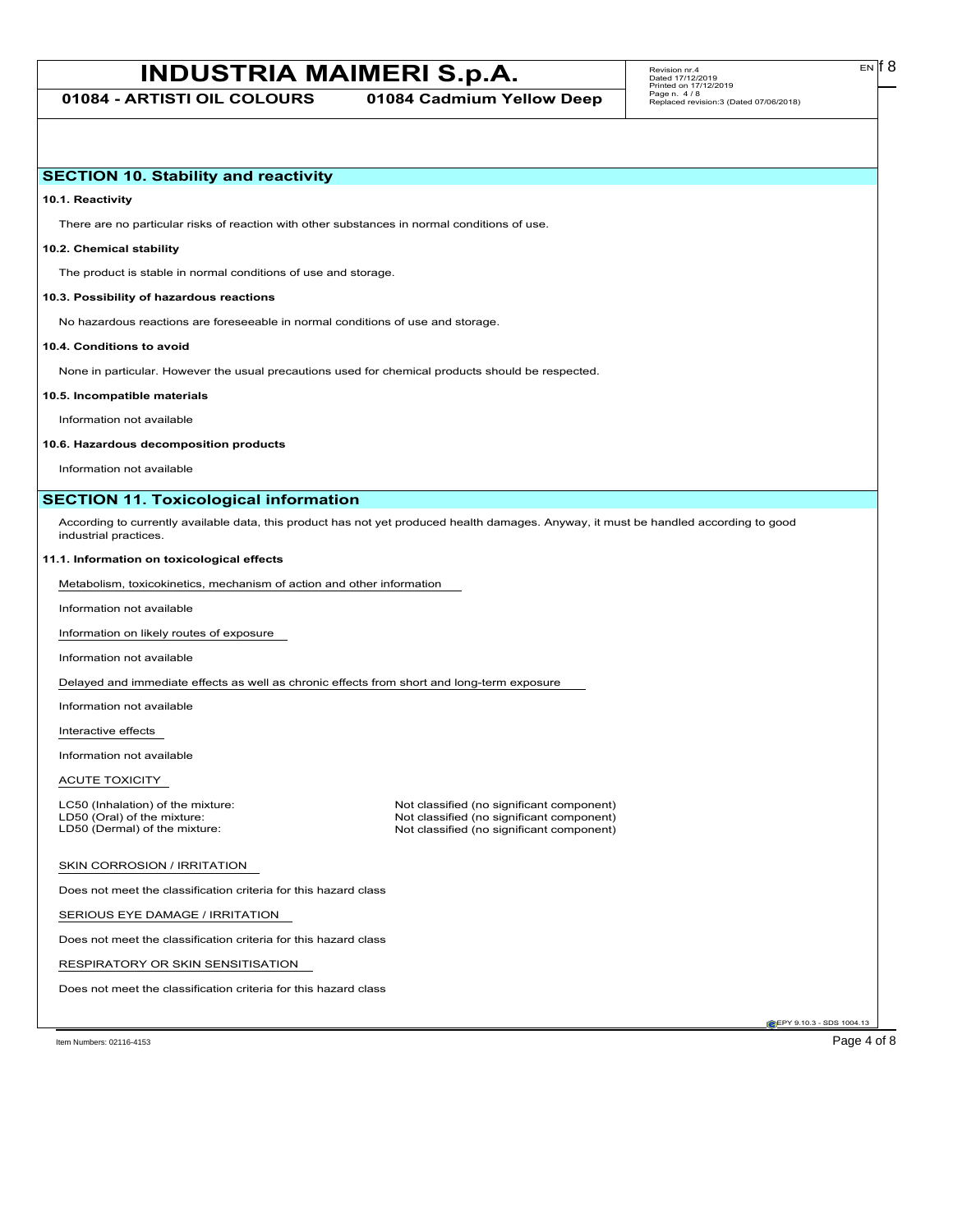# **INDUSTRIA MAIMERI S.p.A.** Revision m:4 EN 18

**01084 - ARTISTI OIL COLOURS 01084 Cadmium Yellow Deep**

## **SECTION 11. Toxicological information** ... / >>

### GERM CELL MUTAGENICITY

Does not meet the classification criteria for this hazard class

CARCINOGENICITY

Does not meet the classification criteria for this hazard class

REPRODUCTIVE TOXICITY

Does not meet the classification criteria for this hazard class

## STOT - SINGLE EXPOSURE

Does not meet the classification criteria for this hazard class

## STOT - REPEATED EXPOSURE

Does not meet the classification criteria for this hazard class

## ASPIRATION HAZARD

Does not meet the classification criteria for this hazard class Viscosity: >20,5 mm2/sec (40°C)

## **SECTION 12. Ecological information**

Use this product according to good working practices. Avoid littering. Inform the competent authorities, should the product reach waterways or contaminate soil or vegetation.

#### **12.1. Toxicity**

Information not available

#### **12.2. Persistence and degradability**

Information not available

#### **12.3. Bioaccumulative potential**

Information not available

### **12.4. Mobility in soil**

Information not available

#### **12.5. Results of PBT and vPvB assessment**

On the basis of available data, the product does not contain any PBT or vPvB in percentage greater than 0,1%.

#### **12.6. Other adverse effects**

Information not available

## **SECTION 13. Disposal considerations**

#### **13.1. Waste treatment methods**

Reuse, when possible. Neat product residues should be considered special non-hazardous waste. Disposal must be performed through an authorised waste management firm, in compliance with national and local regulations. CONTAMINATED PACKAGING Contaminated packaging must be recovered or disposed of in compliance with national waste management regulations.

**EPY 9.10.3 - SDS 1004.13** 

EN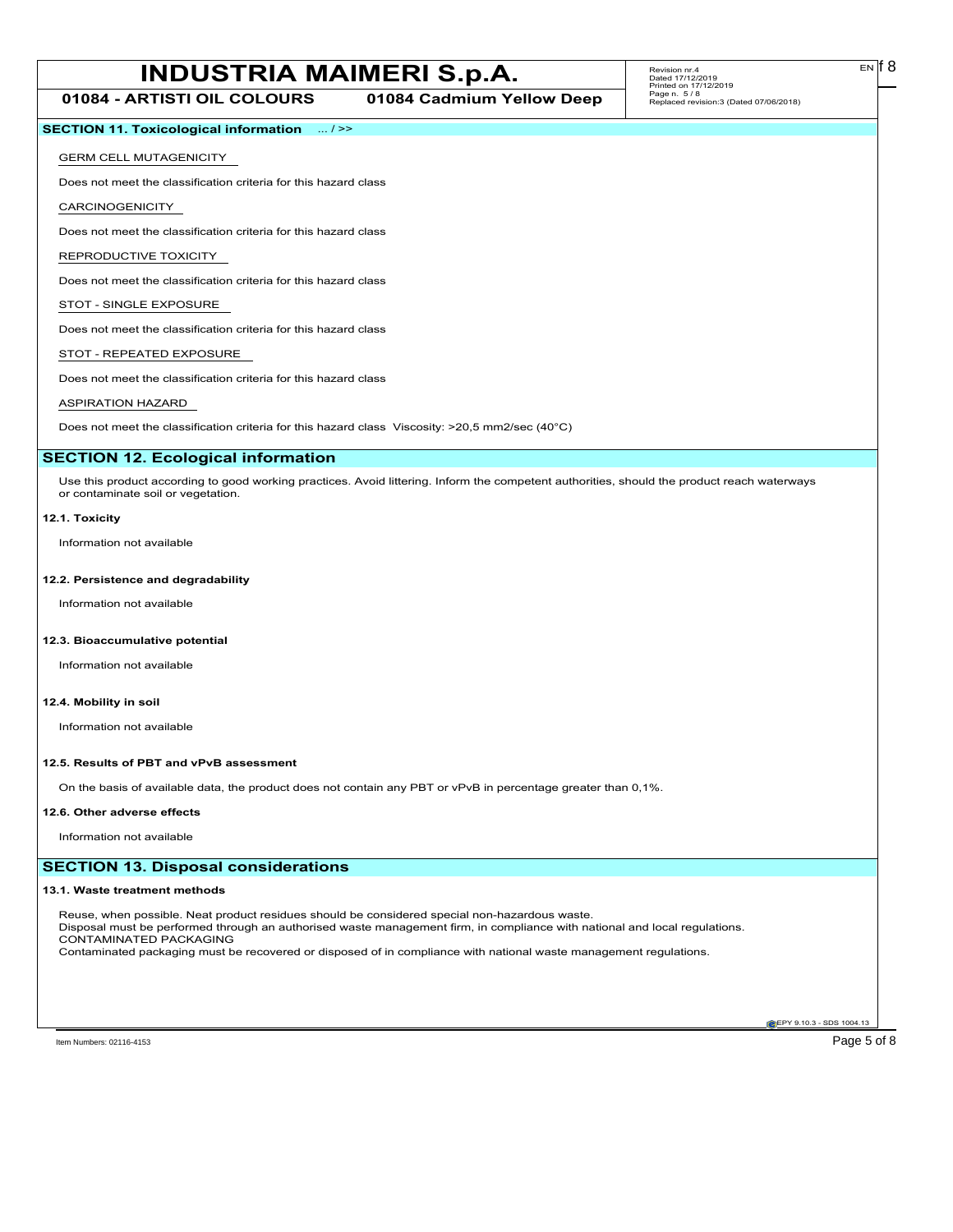# **INDUSTRIA MAIMERI S.p.A.** Revision m:4 EN **F**  $\frac{1}{2}$  Revision m:4

**01084 - ARTISTI OIL COLOURS 01084 Cadmium Yellow Deep**

Revision nr.4 Dated 17/12/2019 Printed on 17/12/2019 Page n. 6 / 8 Replaced revision:3 (Dated 07/06/2018)

#### **SECTION 14. Transport information**

The product is not dangerous under current provisions of the Code of International Carriage of Dangerous Goods by Road (ADR) and by Rail (RID), of the International Maritime Dangerous Goods Code (IMDG), and of the International Air Transport Association (IATA) regulations.

#### **14.1. UN number**

Not applicable

#### **14.2. UN proper shipping name**

Not applicable

#### **14.3. Transport hazard class(es)**

Not applicable

#### **14.4. Packing group**

Not applicable

#### **14.5. Environmental hazards**

Not applicable

#### **14.6. Special precautions for user**

Not applicable

**14.7. Transport in bulk according to Annex II of Marpol and the IBC Code**

Information not relevant

## **SECTION 15. Regulatory information**

#### **15.1. Safety, health and environmental regulations/legislation specific for the substance or mixture**

Seveso Category - Directive 2012/18/EC: None

Restrictions relating to the product or contained substances pursuant to Annex XVII to EC Regulation 1907/2006

Contained substance<br>Point

23 CADMIUM YELLOW DEEP Reg. no.: 01-2119981639-18-0001

Substances in Candidate List (Art. 59 REACH)

On the basis of available data, the product does not contain any SVHC in percentage greater than 0,1%.

Substances subject to authorisation (Annex XIV REACH)

**None** 

Substances subject to exportation reporting pursuant to (EC) Reg. 649/2012: None

Substances subject to the Rotterdam Convention:

None

Substances subject to the Stockholm Convention: **None** 

Healthcare controls Information not available

#### **15.2. Chemical safety assessment**

A chemical safety assessment has not been performed for the preparation/for the substances indicated in section 3.

EPY 9.10.3 - SDS 1004.13

Item Numbers: 02116-4153 Page 6 of 8

EN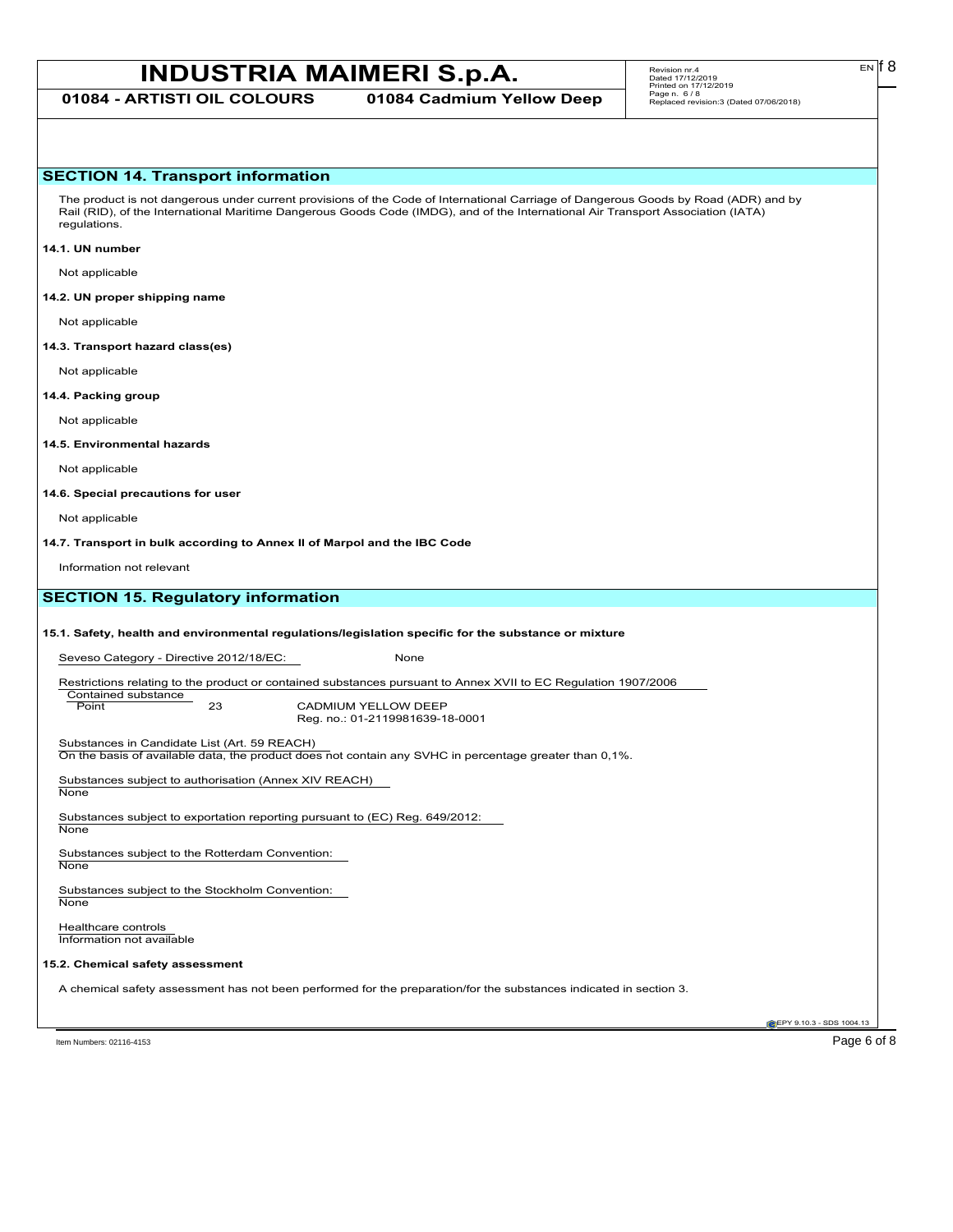# **INDUSTRIA MAIMERI S.p.A.** Revision m:4 EN **F**  $\frac{1}{2}$  Revision m:4

**01084 - ARTISTI OIL COLOURS 01084 Cadmium Yellow Deep**

 $E<sub>N</sub>$  18

### **SECTION 16. Other information**

LEGEND:

- ADR: European Agreement concerning the carriage of Dangerous goods by Road
- CAS NUMBER: Chemical Abstract Service Number - CE50: Effective concentration (required to induce a 50% effect)
- CE NUMBER: Identifier in ESIS (European archive of existing substances)
- CLP: EC Regulation 1272/2008
- DNEL: Derived No Effect Level
- EmS: Emergency Schedule
- GHS: Globally Harmonized System of classification and labeling of chemicals
- IATA DGR: International Air Transport Association Dangerous Goods Regulation
- IC50: Immobilization Concentration 50%
- IMDG: International Maritime Code for dangerous goods
- IMO: International Maritime Organization
- INDEX NUMBER: Identifier in Annex VI of CLP
- LC50: Lethal Concentration 50%
- LD50: Lethal dose 50%
- OEL: Occupational Exposure Level
- PBT: Persistent bioaccumulative and toxic as REACH Regulation
- PEC: Predicted environmental Concentration
- PEL: Predicted exposure level
- PNEC: Predicted no effect concentration
- REACH: EC Regulation 1907/2006
- RID: Regulation concerning the international transport of dangerous goods by train
- TLV: Threshold Limit Value
- TLV CEILING: Concentration that should not be exceeded during any time of occupational exposure.
- TWA STEL: Short-term exposure limit
- TWA: Time-weighted average exposure limit
- VOC: Volatile organic Compounds
- vPvB: Very Persistent and very Bioaccumulative as for REACH Regulation
- WGK: Water hazard classes (German).
- GENERAL BIBLIOGRAPHY
- 1. Regulation (EC) 1907/2006 (REACH) of the European Parliament
- 2. Regulation (EC) 1272/2008 (CLP) of the European Parliament
- 3. Regulation (EU) 790/2009 (I Atp. CLP) of the European Parliament
- 4. Regulation (EU) 2015/830 of the European Parliament
- 5. Regulation (EU) 286/2011 (II Atp. CLP) of the European Parliament
- 6. Regulation (EU) 618/2012 (III Atp. CLP) of the European Parliament
- 7. Regulation (EU) 487/2013 (IV Atp. CLP) of the European Parliament
- 8. Regulation (EU) 944/2013 (V Atp. CLP) of the European Parliament
- 9. Regulation (EU) 605/2014 (VI Atp. CLP) of the European Parliament
- 10. Regulation (EU) 2015/1221 (VII Atp. CLP) of the European Parliament
- 11. Regulation (EU) 2016/918 (VIII Atp. CLP) of the European Parliament
- 12. Regulation (EU) 2016/1179 (IX Atp. CLP)
- 13. Regulation (EU) 2017/776 (X Atp. CLP)
- 14. Regulation (EU) 2018/1480 (XIII Atp. CLP)
- The Merck Index. 10th Edition
- Handling Chemical Safety
- INRS Fiche Toxicologique (toxicological sheet)
- Patty Industrial Hygiene and Toxicology
- N.I. Sax Dangerous properties of Industrial Materials-7, 1989 Edition
- IFA GESTIS website
- ECHA website

- Database of SDS models for chemicals - Ministry of Health and ISS (Istituto Superiore di Sanità) - Italy

Note for users:

The information contained in the present sheet are based on our own knowledge on the date of the last version. Users must verify the suitability and thoroughness of provided information according to each specific use of the product. This document must not be regarded as a guarantee on any specific product property. The use of this product is not subject to our direct control; therefore, users must, under their own responsibility, comply with the current health and safety laws and regulations. The producer is relieved from any liability arising from improper uses.

Provide appointed staff with adequate training on how to use chemical products.

**EPY 9.10.3 - SDS 1004.13**